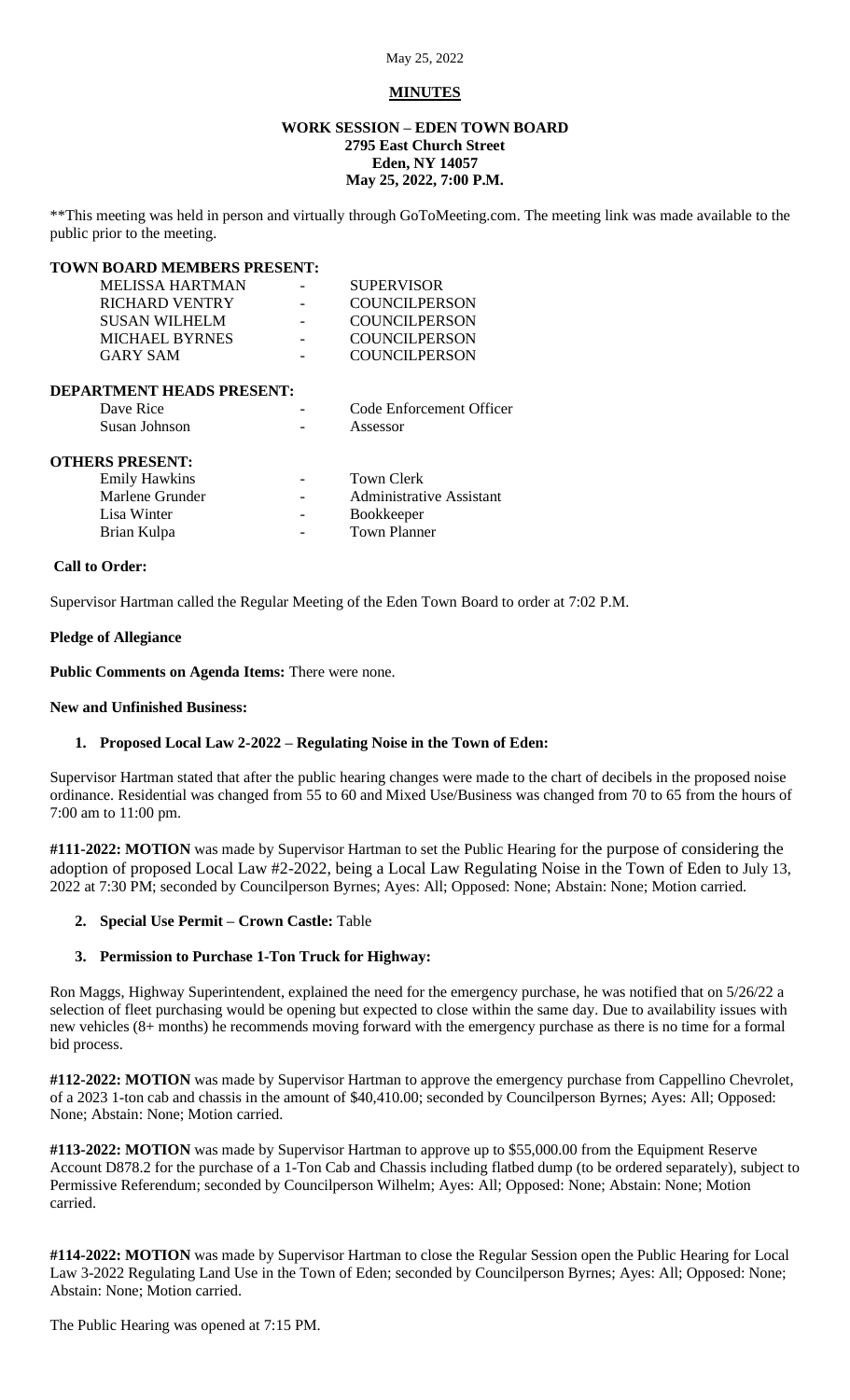### **LEGAL NOTICE TOWN OF EDEN, NEW YORK NOTICE OF PUBLIC HEARING**

Notice is hereby given that a public hearing will be held by the Eden Town Board in the Eden Town Hall, 2795 East Church Street, Eden, New York on the 25th day of May, 2022 at 7:15 P.M. Local Time, for the purpose of considering the adoption of proposed Local Law #3-2022, being a Local Law regulating land use in the Town of Eden, amending the Eden Zoning Law to implement provisions on the new Town of Eden Comprehensive Plan. Copies of the proposed local law are available for public review in the Office of the Eden Town Clerk. All interested parties will be given an opportunity to be heard.

Supervisor Hartman gave an overview of the proposed Zoning law and asked if there was anyone present to be heard. There were none

**#115-2022: MOTION** was made by Supervisor Hartman to close the public hearing and open the regular session; seconded by Councilperson Ventry; Ayes: All; Opposed: None; Abstain: None; Motion carried.

The Public Hearing was closed at 7:18 PM.

Supervisor Hartman amended her resolution to re-open the Public Hearing:

Judy Conners questioned frontage allotments in the new zoning code.

Dave Rice gave an overview of frontage changes in the zoning code.

**#116-2022: MOTION** was made by Supervisor Hartman to close the public hearing and open the regular session; seconded by Councilperson Wilhelm; Ayes: All; Opposed: None; Abstain: None; Motion carried.

The Public Hearing was closed at 7:29 PM.

### **4. SEQRA Lead Agency Designation:**

This item was canceled as lead agency was declared at the December 28, 2021 meeting.

**#117-2022: MOTION** was made by Supervisor Hartman to open the Public Hearing for Local Law 4-2022; seconded by Councilperson Sam; Ayes: All; Opposed: None; Abstain: None; Motion carried.

The Public Hearing was opened at 7:30 PM.

### **LEGAL NOTICE TOWN OF EDEN, NEW YORK NOTICE OF PUBLIC HEARING**

Notice is hereby given that a public hearing will be held by the Eden Town Board in the Eden Town Hall, 2795 East Church Street, Eden, New York on the 25th day of May, 2022 at 7:30 P.M. Local Time, for the purpose of considering the adoption of proposed Local Law #4-2022, being a Local Law Amending Town of Eden Code Chapter 184 (Subdivision of Land) to Implement Provisions of the New Town of Eden Comprehensive Plan. Copies of the proposed local law are available for public review in the Office of the Eden Town Clerk. All interested parties will be given an opportunity to be heard.

Brian Kulpa, Town planner, stated there were minimal changes to the current code.

Dave Rice stated that the updates allow for cluster development while preserving green space.

Supervisor Hartman asked if there was anyone present to be heard: There were none.

**#118-2022: MOTION** was made by Supervisor Hartman to close the Public Hearing and open Regular Session; seconded by Councilperson Wilhelm; Ayes: All; Opposed: None; Abstain: None; Motion carried.

The Public Hearing was closed at 7:34 PM.

The Town Board asked Susan Johnson, Assessor, to give an update on her office after hiring the part time clerk.

Sue Johnson gave the following information:

- With new part time hire the office is redividing duties, setting procedures, and operations
- Sue Pratt has completed her part time work in the office completed five pages of land edits
- Grievance Night was held on  $5/24 3$  residents attended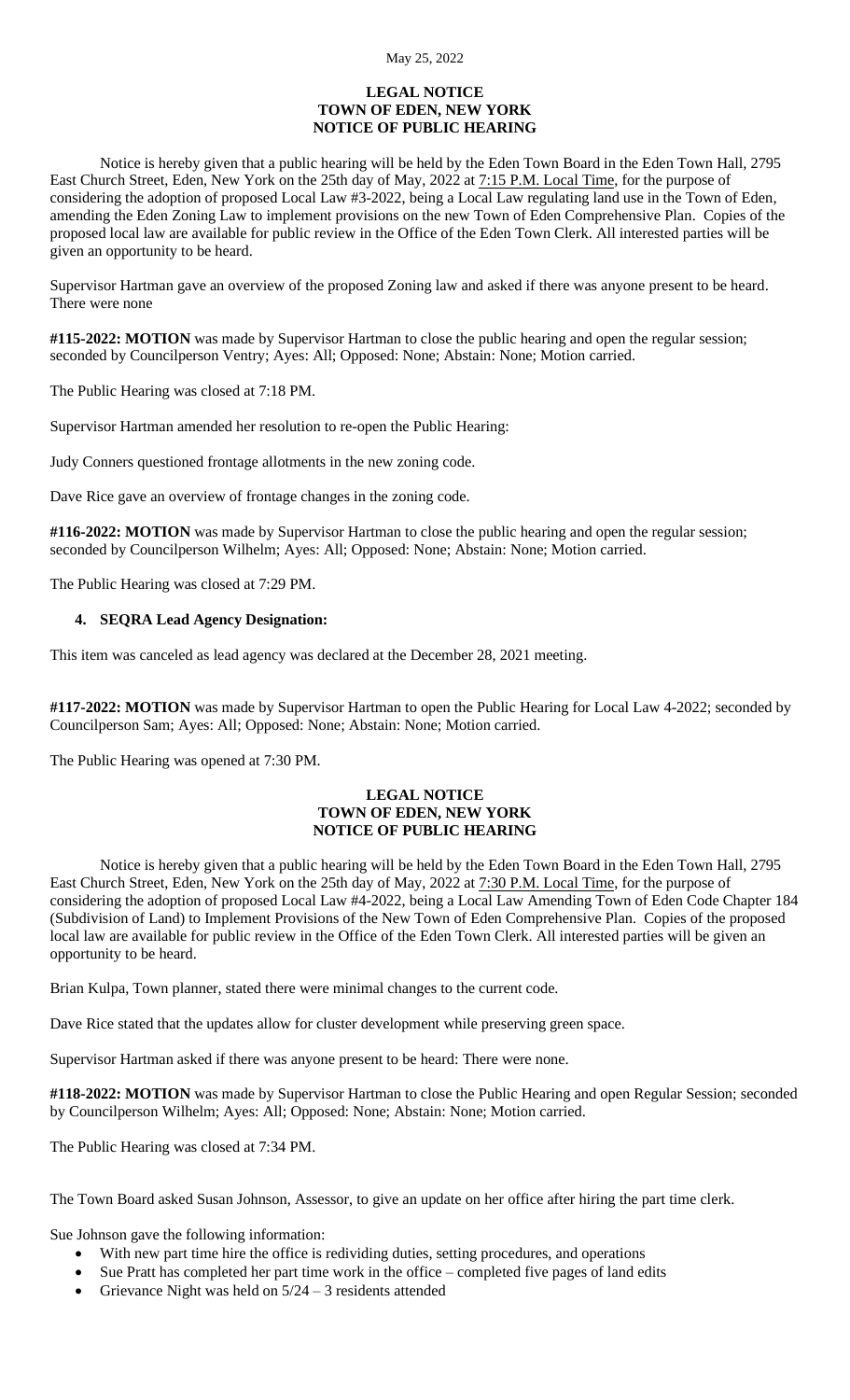### May 25, 2022

- Reviewed tax abatement information that was previously email to the Town Board to give tax breaks to developers looking to develop parcels in town as pricing for infrastructure (roads/utilities is approximately 1 million per mile), she reviewed the proposed Sonnybrook development as an example
	- o Currently 3 parcels assessed at \$140,500 split into the proposed 15 parcels, each assessment would be at \$48,000 totaling \$720,000
	- o Option 1: keep assessment the same until property is developed
	- o Option 2: Offer 50% reduction in assessment for three years or until the property is sold or developed (whichever comes first)

**#118-2022: MOTION** was made by Supervisor Hartman to close Regular Session and open the Public Hearing for Local Law 4-2022 for the Solar Code; seconded by Councilperson Byrnes; Ayes: All; Opposed: None; Abstain: None; Motion carried.

The Public Hearing was opened at 7:40 PM.

## **LEGAL NOTICE TOWN OF EDEN, NEW YORK NOTICE OF PUBLIC HEARING**

Notice is hereby given that a public hearing will be held by the Eden Town Board in the Eden Town Hall, 2795 East Church Street, Eden, New York on the 25th day of May, 2022 at 7:40 P.M. Local Time, for the purpose of considering the adoption of proposed Local Law #5-2022, being amending Town of Eden Code Chapter 172 (Solar Energy Systems) to implement provisions of the new Town of Eden Comprehensive Plan. Copies of the proposed local law are available for public review in the Office of the Eden Town Clerk. All interested parties will be given an opportunity to be heard.

Supervisor Hartman made following comments on the updates to the Solar Code:

- Grant was received to update code
- A solar company developing in town as well as changes in state regulations lead to a review of the current solar code
- Changes to address the decommissioning plan
- The Town of Eden is a leader in changes to solar codes with the Community Development Agreement that is in place and will bring one million dollars to the Town of Eden to protect agriculture and green space.
- Plan will be used as a template throughout NYS

Supervisor Hartman asked if there was anyone present to be heard:

Wayne Schacher: asked for a map of prime farmland and inquired as to whether the town could stop the sale/purchase of a property based on its proposed use for a solar field.

Brian Kulpa responded that the prime farmland map is located within the Comprehensive Master Plan which is available on the Town's website. He stated that the town can't force someone to farm the land but restrictions are in place to preserve the use of farmland.

The Town Board further clarified that the town cannot stop the sale of a property to an interested buyer.

Mr. Schacher made additional comments regarding set back and screening of the proposed solar fields.

Brian Kulpa stated that there is a 200' setback from adjacent land owners but that roadway access to the parcel can be within the 200' and screening options will be reviewed and approved by the Planning Board.

Bill Trask added that NYS has a strong push for alternative energy and this code helps to preserve the community character as well as protect farmland.

Supervisor Hartman asked if there was anyone else to be heard: There were none.

**#119-2022: MOTION** was made by Supervisor Hartman to close the Public Hearing for Local Law 4-2022 for the Solar Code and open the Public Hearing for the Wind Energy Code; seconded by Councilperson Wilhelm; Ayes: All; Opposed: None; Abstain: None; Motion carried.

The Public Hearing was opened at 7:57 PM.

## **LEGAL NOTICE TOWN OF EDEN, NEW YORK NOTICE OF PUBLIC HEARING**

Notice is hereby given that a public hearing will be held by the Eden Town Board in the Eden Town Hall, 2795 East Church Street, Eden, New York on the 25th day of May, 2022 at 7:50 P.M. Local Time, for the purpose of considering the adoption of proposed Local Law #6-2022, being a Local Law amending Town of Eden Code Chapter 217 (Wind Energy Conversion Systems) to implement provisions of the new Town of Eden Comprehensive Plan. Copies of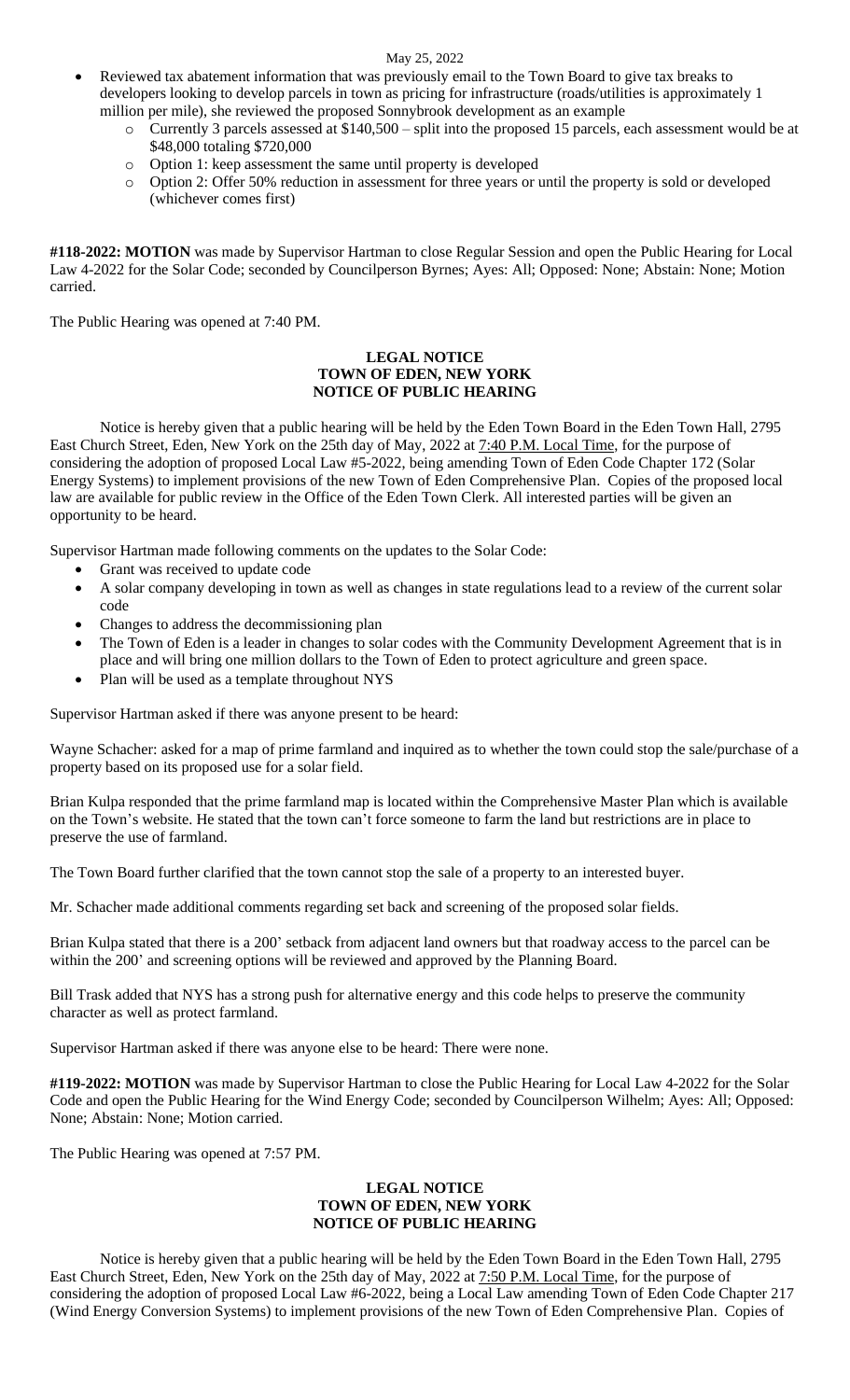May 25, 2022

the proposed local law are available for public review in the Office of the Eden Town Clerk. All interested parties will be given an opportunity to be heard.

Supervisor Hartman stated that there were currently no proposed wind farms in the town but this code will prepare the town if one is to come.

There was no one present to be heard.

**#120-2022: MOTION** was made by Supervisor Hartman to close the Public Hearing for the Wind Energy Code and open the Regular Session; seconded by Councilperson Sam; Ayes: All; Opposed: None; Abstain: None; Motion carried.

The Public Hearing was closed at 7:58 PM.

**#121-2022: MOTION** was made by Supervisor Hartman to close Regular Session and open the Public Hearing for the proposed Amusement/Entertainment license for Eden Bowling Center, 8716 S. Main St.; seconded by Councilperson Wilhelm; Ayes: All; Opposed: None; Abstain: None; Motion carried.

## **LEGAL NOTICE TOWN OF EDEN, NEW YORK PUBLIC HEARING**

NOTICE IS HEREBY GIVEN of a PUBLIC HEARING to be held by the Eden Town Board at the Eden Town Hall, 2795 East Church Street, Eden, New York at 8:00 PM on the 25<sup>th</sup> day of May, 2022. The purpose of the said Public Hearing is to consider the application of Eden Bowling Center, 8716 S. Main St., Eden, NY, for an Amusement/Entertainment license for live outside music events. All interested parties may attend and be heard.

Supervisor Hartman gave an overview of the request and stated that the Eden Bowling Center has no outdoor live music planned as of this date, she read the conditions for approval set forth by the Code Enforcement Officer.

The following people were present to be heard:

Frank Broughton, with Faith Bible Baptist Church, stated that he will work with the Bowling Alley and has no concerns or objections.

Mary Granger, asked for clarification on the location of the stage. Supervisor Hartman stated it is located to the southside of the building and the speakers would be facing inward.

Suzanne Pauley, spoke against the proposed license stating she objects to live outdoor music at their location as she already hears traffic and music from cards driving by. She further stated that issuing of this license will be a burden on local police as they will need to respond to any issues.

Michael Pauley, spoke against issuing the license as he does not want to hear the outdoor music, he wants to be able to enjoy his property and the peace and quiet of Eden.

Mike Balon, objects to issuance of license.

Larry Balon, ask what days and times the Bowling Center was planning to hold live music and if the license would keep the live music to the weekends.

Supervisor Hartman stated there were no dates planned, but the license would not restrict the days in which the live music could be held.

There were no others present to be heard.

**#122-2022: MOTION** was made by Supervisor Hartman close the Public Hearing and open the Regular Session; seconded by Councilperson Wilhelm; Ayes: All; Opposed: None; Abstain: None; Motion carried.

The Public Hearing was closed at 8:11 PM.

- **1. Proposed Local Law 3-2022:** Table
- **2. Proposed Local Law 4-2022:** Table
- **3. Proposed Local Law 5-2022:** Table
- **4. Proposed Local Law 6-2022:** Table

# **5. Amusement/Entertainment License for Eden Bowling Center:**

Supervisor Hartman made the following comments after the Public Hearing:

- Recognize concerns Town is taking steps to make sure there are processes in place that if it's too loud there will be actions, as it stands our current noise ordinance states that you can simply "annoy" your neighbor.
- The new process allows conditions to be set and followed by businesses so if they aren't in compliance the ordinance can be enforced.
- Police Department has invested in a measurable device to determine decibel levels.